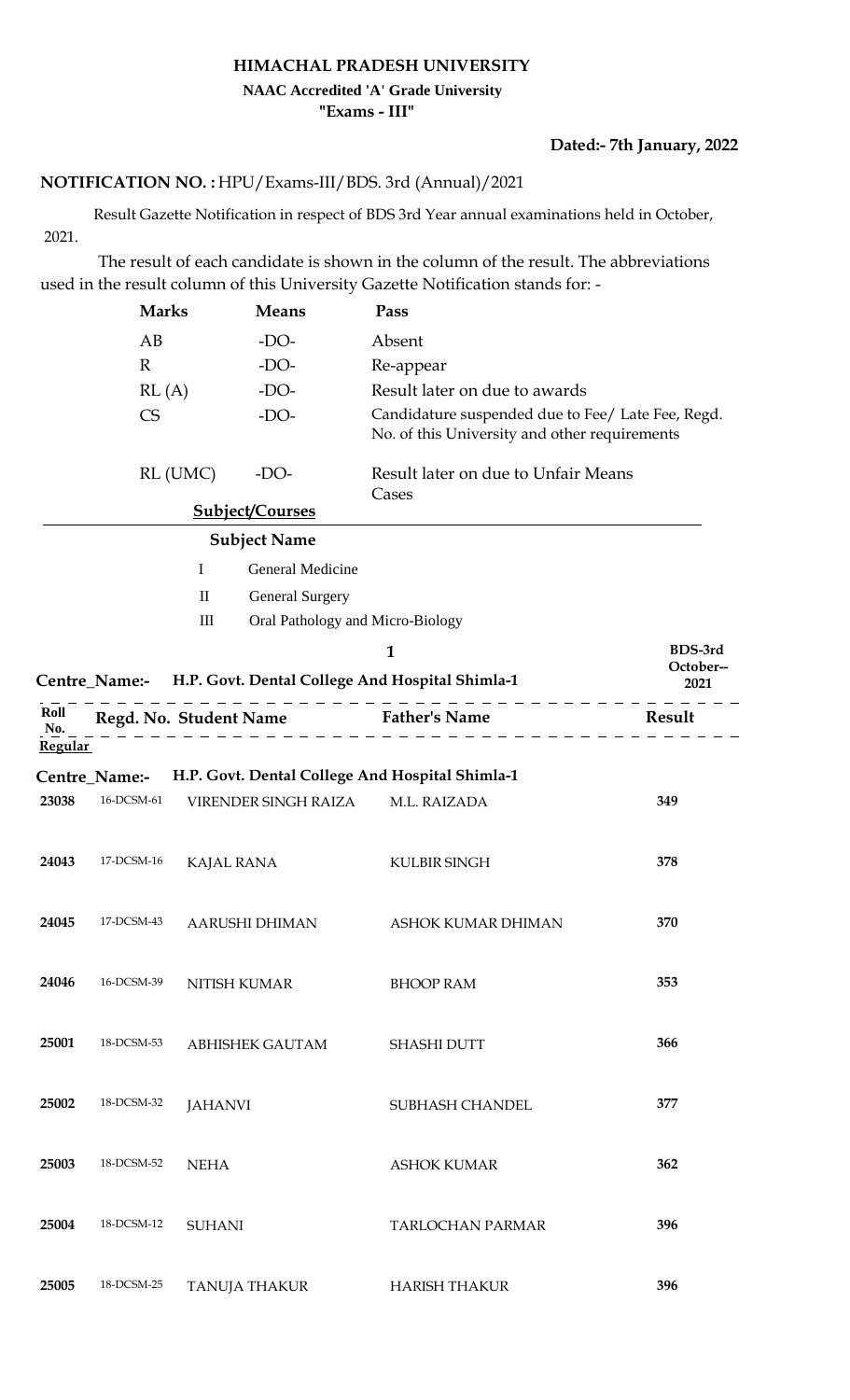|                |            | Centre_Name:- H.P. Govt. Dental College And Hospital Shimla-1 | $\overline{2}$                         | BDS-3rd<br>October--<br>2021 |
|----------------|------------|---------------------------------------------------------------|----------------------------------------|------------------------------|
| Roll<br>No.    |            |                                                               | Regd. No. Student Name Father's Name   | Result                       |
| <b>Regular</b> |            |                                                               |                                        |                              |
| 25006          | 18-DCSM-50 | TANZIN PALMO                                                  | <b>SONAM ANGRUP</b>                    | 372                          |
| 25007          | 18-DCSM-21 | <b>UMANG SONI</b>                                             | <b>RAKESH SONI</b>                     | 390                          |
| 25008          | 18-DCSM-42 | <b>AKSHAY KUMAR</b>                                           | <b>SHER SINGH</b>                      | 368                          |
| 25009          | 18-DCSM-57 | <b>AKSHITA DHAR</b>                                           | <b>SATISH DHAR</b>                     | 372                          |
| 25010          | 18-DCSM-43 | <b>JYOTI KUMARI</b>                                           | <b>KHEM SINGH</b>                      | 378                          |
| 25011          | 18-DCSM-45 | <b>NANCY</b>                                                  | <b>SHANKAR DASS</b>                    | 378                          |
| 25013          | 18-DCSM-31 | <b>SAKSHI</b>                                                 | <b>LALIT MOHAN</b>                     | 391                          |
| 25014          | 18-DCSM-54 | VERNIKA SHARMA                                                | <b>AVTAR</b>                           | 380                          |
|                |            | 25015 18-DCSM-61 VIKAS DHATWALIA JOGINDER SINGH               |                                        | 369                          |
| 25016          | 18-DCSM-14 | VIPASHA DUTTA                                                 | <b>VIVEK DUTTA</b>                     | 373                          |
| 25017          | 17-DCSM-27 | <b>AAKRITI THAKUR</b>                                         | <b>BAHADUR SINGH</b>                   | 389                          |
| 25018          | 17-DCSM-23 | <b>ADITI</b>                                                  | <b>VIRENDER KUMAR</b><br><b>SHARMA</b> | 369                          |
| 25019          | 17-DCSM-36 | <b>JYOTI THAKUR</b>                                           | <b>RAM PAL</b>                         | 382                          |
| 25020          | 17-DCSM-30 | KOMPAL PATHANIA                                               | <b>SUNIT PATHANIA</b>                  | 397                          |
| 25021          | 17-DCSM-33 | <b>NEERU</b>                                                  | PRITHIVI RAJ                           | 380                          |
| 25022          | 17-DCSM-54 | SHIVIKA SHARMA                                                | <b>SANTOSH KUMAR</b>                   | 373                          |
| 25023          | 18-DCSM-22 | <b>AAKARSHAN</b>                                              | <b>RAKASH KUMAR</b>                    | 343                          |
| 25024          | 18-DCSM-19 | ABHIMANYU SINGH                                               | KANWAR SINGH                           | 362                          |
| 25025          | 18-DCSM-29 | <b>HEENA TANSTA</b>                                           | MURAT TANSTA                           | 377                          |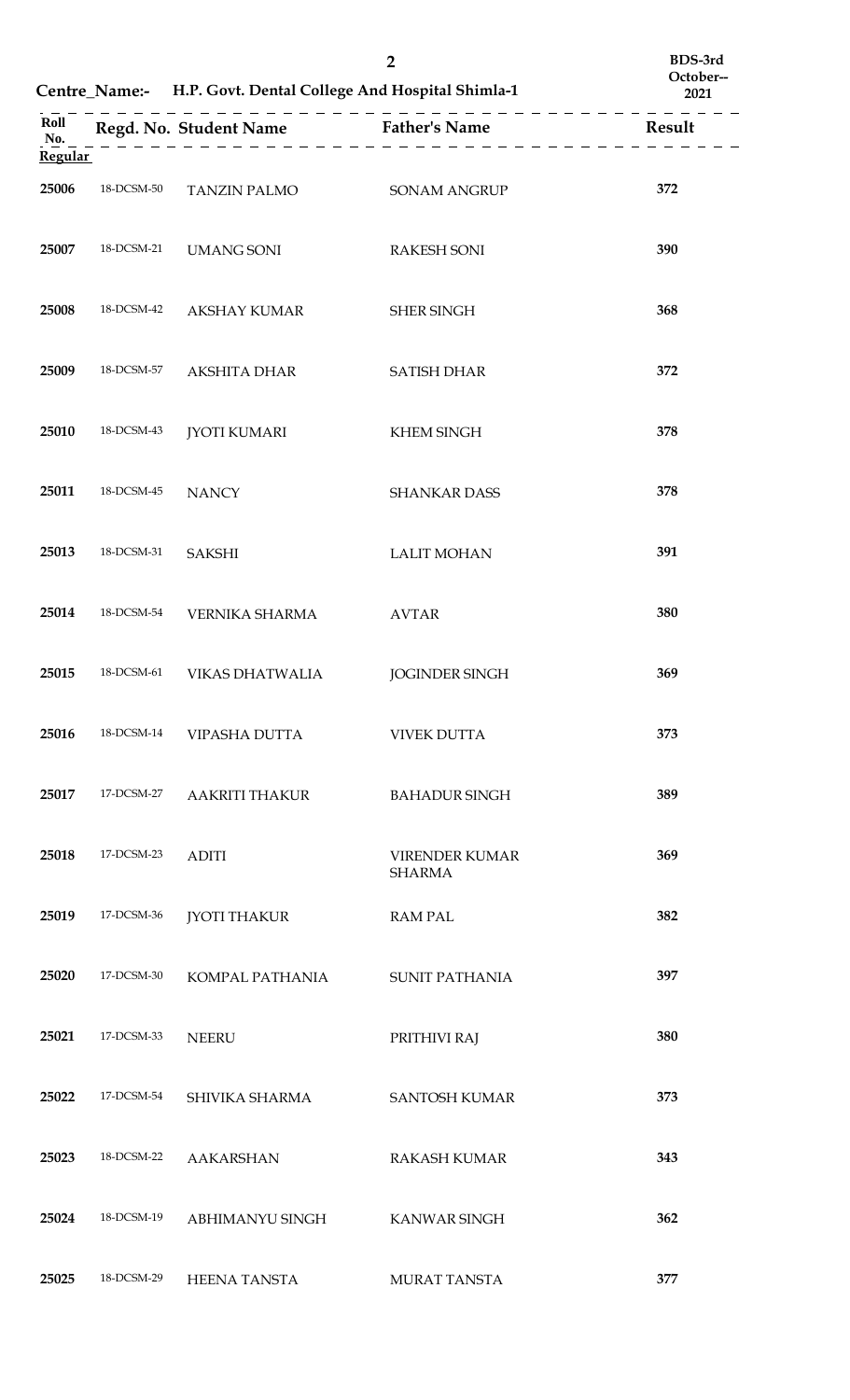|                               |               | Centre_Name:- H.P. Govt. Dental College And Hospital Shimla-1 | 3                                    | BDS-3rd<br>October--<br>2021 |
|-------------------------------|---------------|---------------------------------------------------------------|--------------------------------------|------------------------------|
| Roll<br>No.<br><b>Regular</b> |               |                                                               | Regd. No. Student Name Father's Name | Result                       |
| 25027                         | 18-DCSM-34    | NITESH RANA                                                   | <b>ANIL KUMAR</b>                    | 376                          |
| 25028                         | 18-DCSM-33    | NITIN RANA                                                    | <b>ANIL KUMAR</b>                    | 375                          |
| 25029                         | 18-DCSM-30    | POOJA MAHAJAN                                                 | <b>RAJENDER KUMAR</b>                | 386                          |
| 25030                         | 18-DCSM-36    | PRIYANKA SIDHOLI                                              | <b>SHYAM SINGH</b>                   | 377                          |
| 25031                         | 16-DCSM-62    | <b>VIVEK THAKUR</b>                                           | NARENDER THAKUR                      | 350                          |
| 25032                         | 18-DCSM-46    | <b>SHALINI</b>                                                | <b>JAI LAL</b>                       | 377                          |
| 25033                         | 18-DCSM-47    | <b>VISHAL NEGI</b>                                            | PRATAP SINGH NEGI                    | 363                          |
| 25034                         | 18-DCSM-07    | <b>GAURAV CHAUHAN</b>                                         | DIWAN CHAND CHAUHAN                  | 370                          |
| 25035                         |               | 17-DCSM-31 DEEPEN DOGRA                                       | SUBHASH CHAND DOGRA                  | 362                          |
|                               | Centre_Name:- | Himachal Dental College Sundernagar, Mandi (H.P.)             |                                      |                              |
| 25101                         | 18-DCSN-14    | SONALI KASHYAP                                                | DAYANAND KASHYAP                     | 354                          |
| 25102                         | 18-DCSN-15    | <b>SAHIL NEGI</b>                                             | <b>RAKESH NEGI</b>                   | 325                          |
| 25103                         | 18-DCSN-16    | <b>ANSHIKA</b>                                                | <b>VINOD KUMAR</b>                   | 367                          |
| 25104                         | 18-DCSN-17    | <b>VAISHNAVI</b>                                              | <b>BALAK RAM</b>                     | 323                          |
| 25105                         | 18-DCSN-18    | ROHIT KUMAR                                                   | <b>BALDEV SINGH</b>                  | 352                          |
| 25106                         | 18-DSN-19     | ISH OM KROPHA                                                 | RAGHUBIR SINGH                       | 337                          |
| 25107                         | 18-DCSN-20    | SAMRIDHI KAPOOR                                               | <b>BALDEV SINGH KAPOOR</b>           | 347                          |
| 25108                         | 18-DCSN-21    | SWATI CHAUDHARY                                               | PARDEEP KUMAR                        | 396                          |
| 25109                         | 18-DCSN-22    | NANDITA CHOUDHARY                                             | <b>GAGGAN DEEP</b>                   | 375                          |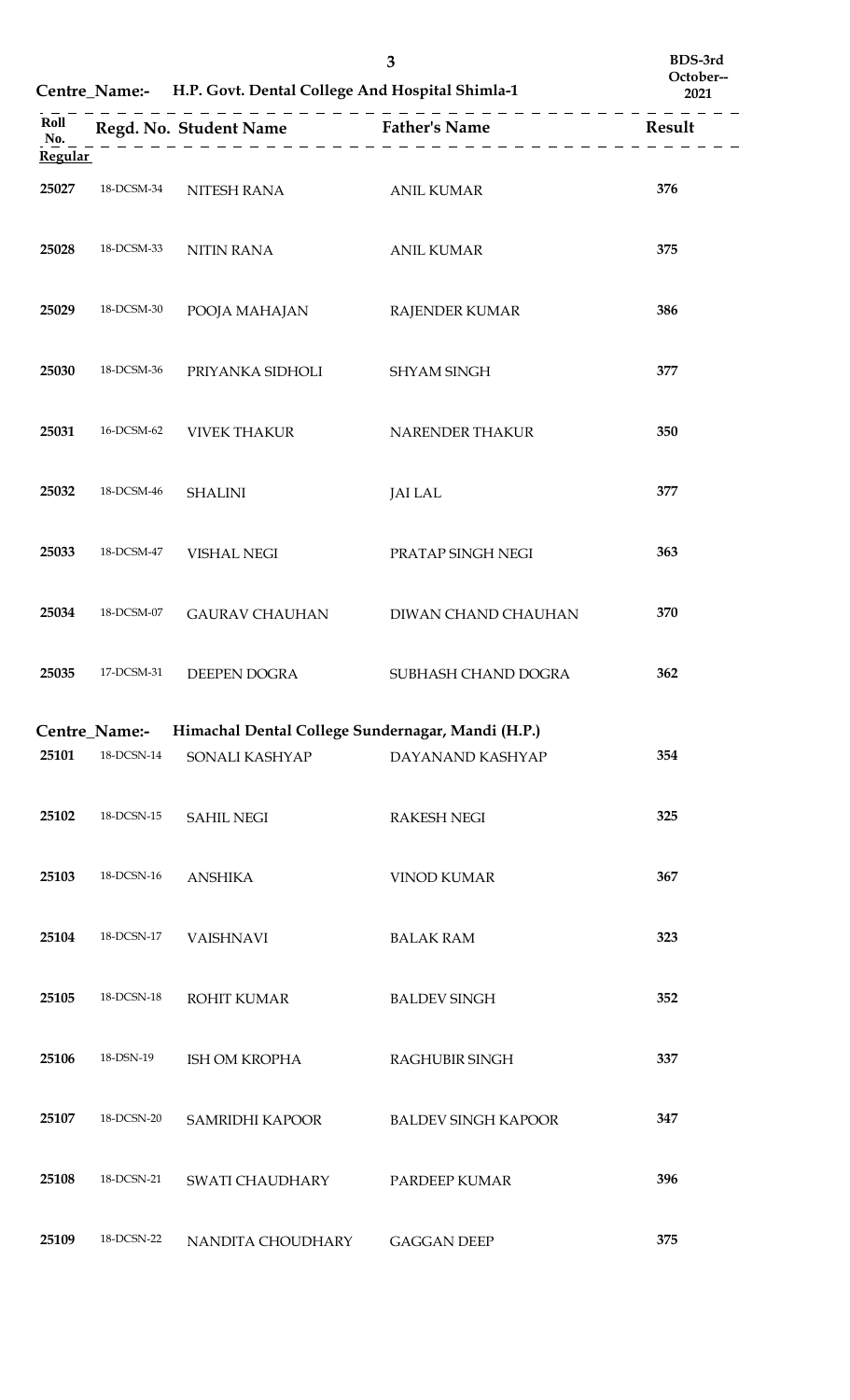|                               |            | Centre_Name:- Himachal Dental College Sundernagar, Mandi (H.P.) | $\boldsymbol{4}$                     | BDS-3rd<br>October--<br>2021 |
|-------------------------------|------------|-----------------------------------------------------------------|--------------------------------------|------------------------------|
| Roll<br>No.<br><b>Regular</b> |            |                                                                 | Regd. No. Student Name Father's Name | Result                       |
| 25111                         | 11-DCSN-24 | VAIDEHI SAINI                                                   | <b>SANJAY SAINI</b>                  | 366                          |
| 25112                         | 18-DCSN-25 | ANAMIKA RAGHWA                                                  | <b>JANAK SINGH</b>                   | 318                          |
| 25113                         | 18-DCSN-26 | SHILPA DEHAL                                                    | PANJAB SINGH                         | 352                          |
| 25114                         | 18-DCSN-27 | RITIK SHARMA                                                    | CHARNJI SHARMA                       | 332                          |
| 25115                         | 18-DCSN-28 | AAYUSHI KAPOOR                                                  | RAJESH KAPOOR                        | 371                          |
| 25116                         | 18-DCSN-29 | <b>SAHIBLEEN KAUR</b>                                           | SUBHAG SINGH                         | 413                          |
| 25117                         | 18-DCSN-30 | SHUBHAM CHANDEL                                                 | <b>RAKESH</b>                        | 339                          |
| 25118                         | 18-DCSN-31 | MANARSHI GULERIA                                                | HEM SINGH GULERIA                    | 394                          |
| 25119                         |            | 18-DCSN-32 NIDHI THAKUR                                         | <b>KARAN SINGH</b>                   | 378                          |
| 25120                         | 18-DCSN-33 | SHUBHANSHI GAUTAM                                               | <b>SUDHIR GAUTAM</b>                 | 392                          |
| 25121                         | 18-DCSN-34 | NIYATI THAKUR                                                   | PRADEEP THAKUR                       | 367                          |
| 25122                         | 18-DCSN-35 | SRISHTI BAJAJ                                                   | ANSHUL KUMAR BAJAJ                   | 389                          |
| 25123                         | 18-DCSN-36 | SHIKHA THAKUR                                                   | <b>SURESH KUMAR</b>                  | 353                          |
| 25124                         | 18-DCSN-37 | <b>DIVYA</b>                                                    | <b>DHARAMPAL</b>                     | 358                          |
| 25125                         | 18-DCSN-38 | <b>VENU GUPTA</b>                                               | DEVINDER KUMAR GUPTA                 | 391                          |
| 25126                         | 18-DCSN-39 | SAUMYA SAHAJPAL                                                 | SANJEEV SAHAJPAL                     | 397                          |
| 25127                         | 18-DCSN-40 | PALLAVI RAJ                                                     | <b>HEM RAJ</b>                       | 386                          |
| 25128                         | 18-DCSN-41 | RAKSHIT SHARMA                                                  | <b>RAKESH KUMAR</b>                  | 356                          |
| 25129                         | 18-DCSN-42 | <b>CHAHAT</b>                                                   | RAJESH KAUSHAL                       | 409                          |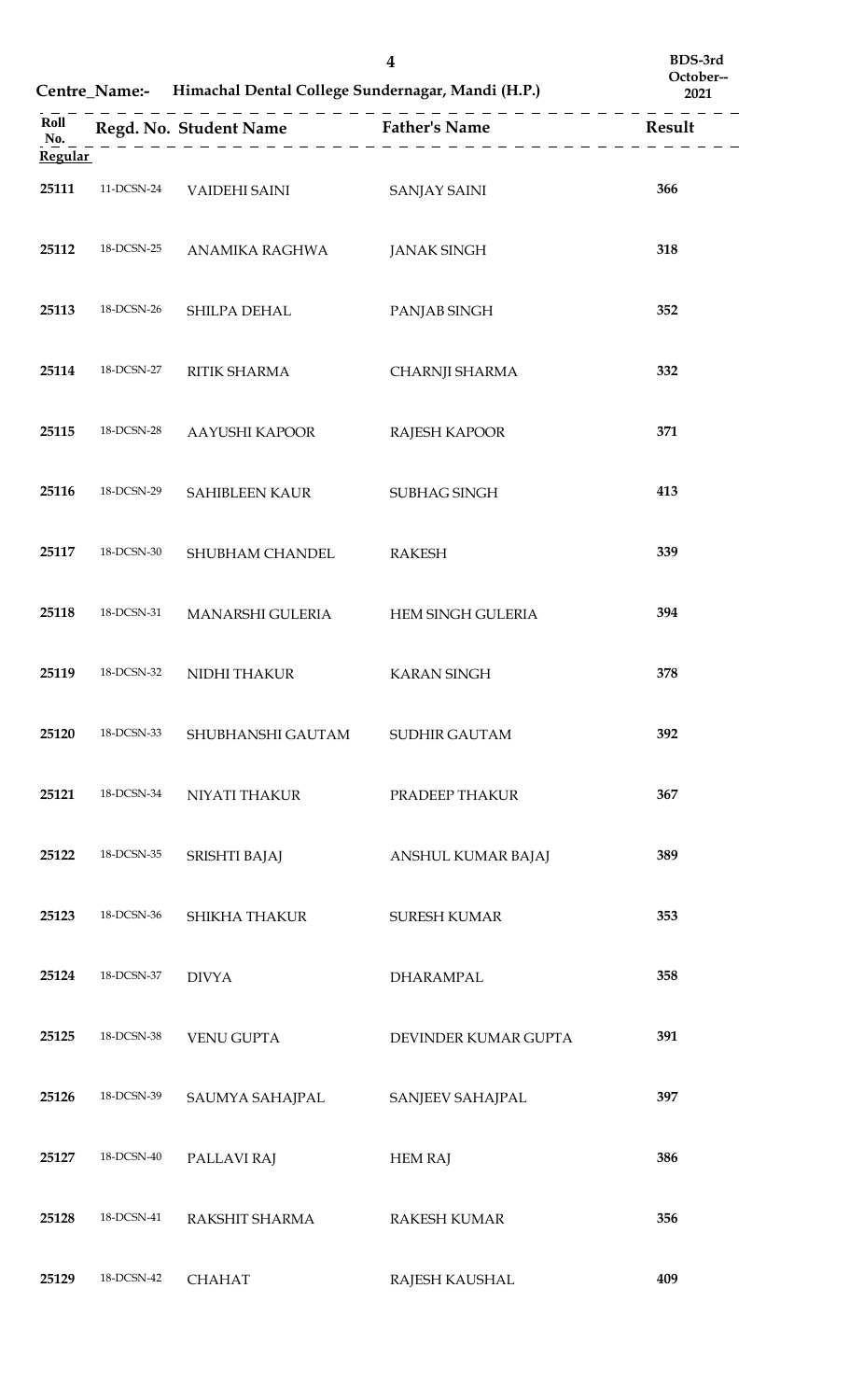|                               |            | Centre_Name:- Himachal Dental College Sundernagar, Mandi (H.P.) | BDS-3rd<br>October--<br>2021            |        |
|-------------------------------|------------|-----------------------------------------------------------------|-----------------------------------------|--------|
| Roll<br>No.<br><b>Regular</b> |            |                                                                 | Regd. No. Student Name Father's Name    | Result |
| 25130                         | 18-DCSN-43 | ANAMIKA MISHRA                                                  | OM PRAKASH MISHRA                       | 424    |
| 25131                         | 18-DCSN-44 | PALLVI SHARMA                                                   | <b>BIPON SHARMA</b>                     | 338    |
| 25132                         | 18-DCSN-45 | ARCHITA BHARDWAJ                                                | <b>MANOJ KUMAR</b><br><b>BHARDWAJ</b>   | 381    |
| 25133                         | 18-DCSN-46 | <b>STUTI CHAUHAN</b>                                            | <b>MUNISH CHAUHAN</b>                   | 396    |
| 25134                         | 18-DCSN-47 | PRISHITA VIJ                                                    | <b>AMAN VIJ</b>                         | 354    |
| 25135                         | 18-DCSN-48 | AARUSHI SINGH RANA                                              | SANJEEVAN KUMAR                         | 335    |
| 25136                         | 18-DCSN-49 | NITYA SEHGAL                                                    | MUNISH SEHGAL                           | 399    |
| 25137                         | 18-DCSN-50 | APOORVA SINGH                                                   | <b>RANESH KANWAR</b>                    | 364    |
| 25138                         | 18-DCSN-51 | <b>SMRITI THAKUR</b>                                            | <b>SURESH THAKUR</b>                    | 405    |
| 25139                         | 18-DCSN-52 | SAUNDRYA KAUSHAL                                                | SANJAY KUMAR KAUSHAL                    | 388    |
| 25140                         | 18-DCSN-53 | AANCHAL SHARMA                                                  | <b>SURINDER MOHAN</b><br><b>SHARMA</b>  | 326    |
| 25141                         | 18-DCSN-54 | AYUSH AHLUWALIA                                                 | <b>RAJESH KUMAR</b><br><b>AHLUWALIA</b> | 390    |
| 25142                         | 18-DCSN-55 | RISHIKA GULIANI                                                 | PANKAJ GULIANI                          | 359    |
| 25143                         | 18-DCSN-56 | APRAJITA THAKUR                                                 | AJAY SINGH THAKUR                       | 341    |
| 25146                         | 18-DCSN-59 | <b>ARNAV BHASIN</b>                                             | <b>SURINDER BHASIN</b>                  | 340    |
| 25147                         | 18-DCSN-60 | ARYAN SHARMA                                                    | <b>SANTOSH KUMAR</b>                    | 345    |
| 25148                         | 18-DCSN-61 | AYUSHI GAUTAM                                                   | RAKESH SHARMA                           | 398    |
| 25149                         | 18-DCSN-62 | <b>TANISHA GUPTA</b>                                            | <b>SANJAY GUPTA</b>                     | 368    |
| 25150                         | 18-DCSN-63 | NISHA CHAUDHARY                                                 | NAROTAM RAM                             | 340    |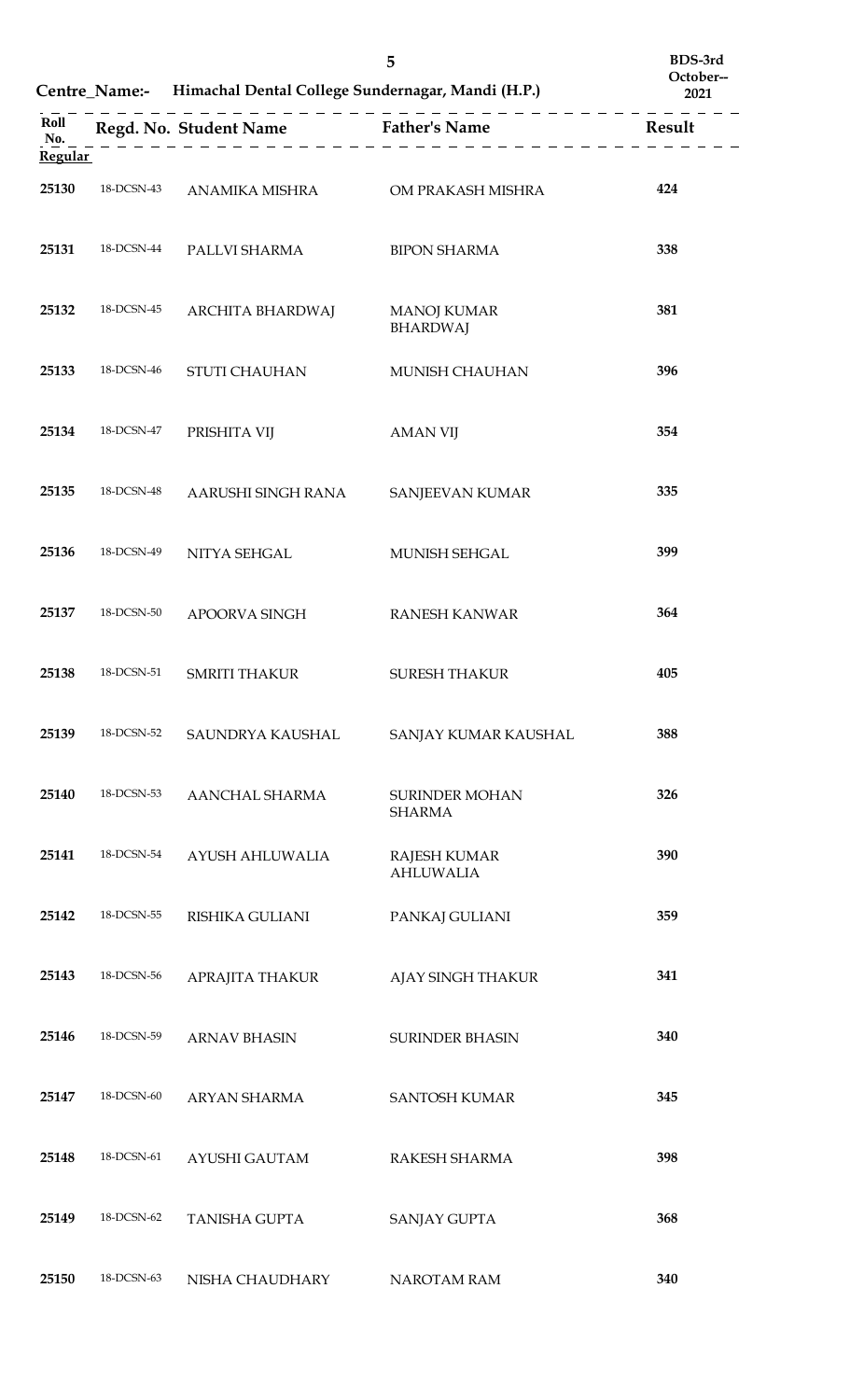|                |                            | Centre_Name:- Himachal Dental College Sundernagar, Mandi (H.P.) | 6                                                         | BDS-3rd<br>October--<br>2021 |
|----------------|----------------------------|-----------------------------------------------------------------|-----------------------------------------------------------|------------------------------|
| Roll<br>No.    |                            |                                                                 | . <u>.</u><br>Regd. No. Student Name Father's Name Result |                              |
| <b>Regular</b> |                            |                                                                 |                                                           |                              |
| 25151          | 18-DCSN-64                 | <b>SHIVANGI</b>                                                 | <b>RAJESH KUMAR</b>                                       | 353                          |
| 25152          | 18-DCSN-65                 | <b>AMAN KUMAR</b>                                               | <b>DINESH KUMAR</b>                                       | 331                          |
| 25153          | 18-DCSN-66                 | ANAVI SHARMA                                                    | SHASHI SHARMA                                             | 368                          |
| 25154          | 18-DCSN-68                 | <b>NIYATI</b>                                                   | <b>BALBIR SINGH RAWAL</b>                                 | 369                          |
| 25155          | 18-DCSN-69                 | <b>SAHIL GUPTA</b>                                              | DEEPAK GUPTA                                              | 342                          |
| 25156          | 18-DCSN-70                 | <b>AKANKSHA</b>                                                 | PRITHVI RAJ                                               | 338                          |
| 25157          | 18-DCSN-71                 | ANJALI JASWAL                                                   | DESH RAJ JASWAL                                           | 337                          |
|                |                            |                                                                 |                                                           |                              |
| 22355          | Centre_Name:-<br>15-DSN-53 | M.N.D.A.V. Dental College Tatul Solan (H.P.)<br>SIMRANJIT KAUR  | KULWINDER SINGH                                           | 305                          |
|                |                            |                                                                 |                                                           |                              |
| 22357          | 15-DSN-55                  | <b>SUNITA RANA</b>                                              | KHIM BAHADUR RANA                                         | 302                          |
| 25301          | 18-DSN-01                  | <b>ADITI KANWAR</b>                                             | KANWAR VIJAY SINGH                                        | 371                          |
| 25302          | 18-DSN-02                  | <b>ALISHA</b>                                                   | <b>VINOD KUMAR</b>                                        | 352                          |
| 25303          | 18-DSN-03                  | <b>AMBIKA GARG</b>                                              | NARENDER GARG                                             | 368                          |
| 25304          | 18-DSN-04                  | <b>ANUJ SHARMA</b>                                              | <b>JASWANT PAUL</b>                                       | 357                          |
| 25305          | 18-DSN-05                  | AURUSHI BHANDARI                                                | RAJESH BHANDARI                                           | 318                          |
| 25307          | 18-DSN-07                  | <b>DEEPMALA</b>                                                 | VIJENDER SINGH MEHTA                                      | 357                          |
| 25308          | 18-DSN-08                  | <b>GURBRINDER KAUR</b>                                          | <b>JASMER SINGH</b>                                       | 345                          |
| 25309          | 18-DSN-09                  | <b>HUDDA</b>                                                    | ZAHOOR UD DIN                                             | 351                          |
| 25310          | 18-DSN-10                  | <b>ISHA THAKUR</b>                                              | NARENDER THAKUR                                           | 377                          |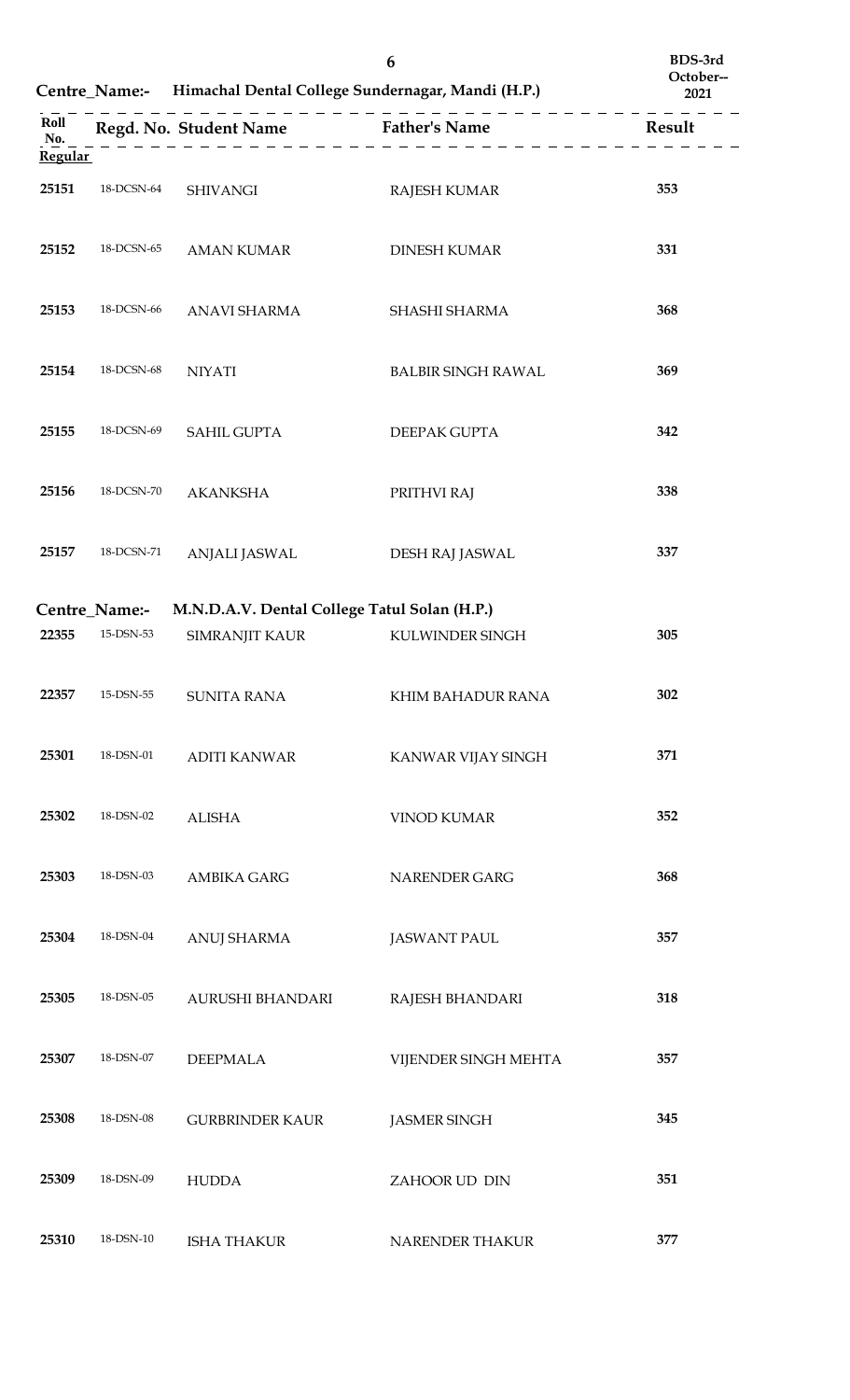|                               |                   | Centre_Name:- M.N.D.A.V. Dental College Tatul Solan (H.P.) | 7                                    | BDS-3rd<br>October--<br>2021 |
|-------------------------------|-------------------|------------------------------------------------------------|--------------------------------------|------------------------------|
| Roll<br>No.<br><b>Regular</b> |                   |                                                            | Regd. No. Student Name Father's Name | Result                       |
| 25311                         | $18$ -DSN- $11\,$ | KARAN MATTOO                                               | DEEPAK MATTOO                        | 339                          |
| 25312                         | $18$ -DSN- $12\,$ | <b>KULDEEP</b>                                             | ARJUN SINGH                          | 341                          |
| 25314                         | 18-DSN-14         | <b>MANSI DOGRA</b>                                         | RAJENDER SINGH DOGRA                 | 381                          |
| 25315                         | 18-DSN-15         | <b>MEENAKSHI</b>                                           | <b>SATYA PAL</b>                     | 347                          |
| 25316                         | 18-DSN-16         | <b>MUSKAN</b>                                              | <b>UPENDER KUMAR</b>                 | 325                          |
| 25317                         | 18-DSN-17         | MUSKAN SHARMA                                              | VIJAY KUMAR SHARMA                   | 331                          |
| 25319                         | 18-DSN-19         | NISHANT KUMAR                                              | <b>HARBANS LAL</b>                   | 329                          |
| 25320                         | 18-DSN-20         | PALAK VERMA                                                | DEVENDER SINGH                       | 356                          |
| 25322                         | 18-DSN-22         | POOJA CHHAJALANA                                           | <b>RAJ KUMAR</b>                     | 335                          |
| 25323                         | 18-DSN-23         | PRIYA CHANDEL                                              | <b>MANOJ KUMAR</b>                   | 337                          |
| 25325                         | 18-DSN-25         | PRIYANKA KASHMIRI                                          | <b>VIJAY KUMAR</b>                   | 378                          |
| 25327                         | 18-DSN-27         | PRIYANSHU RANA                                             | <b>RAMESH RANA</b>                   | 388                          |
| 25328                         | 18-DSN-28         | RADHIKA MAHAJAN                                            | <b>MUKESH</b>                        | 360                          |
| 25329                         | 18-DSN-29         | RHYTHM KAPOOR                                              | <b>KAPIL KAPOOR</b>                  | 331                          |
| 25330                         | 18-DSN-30         | RITIKA KUMARI                                              | <b>TARA PATI</b>                     | 374                          |
| 25331                         | 18-DSN-31         | <b>SAMRITI</b>                                             | <b>BALDEV KUMAR</b>                  | 341                          |
| 25332                         | 18-DSN-32         | <b>SHIVALIKA</b>                                           | <b>SURENDER KUMAR</b>                | 349                          |
| 25333                         | 18-DSN-33         | <b>SHRUTI PATHAK</b>                                       | MUKESH KUMAR PATHAK                  | 384                          |
| 25334                         | 18-DSN-34         | SHUBHAM BANSAL                                             | <b>RAMESH KUMAR</b>                  | 328                          |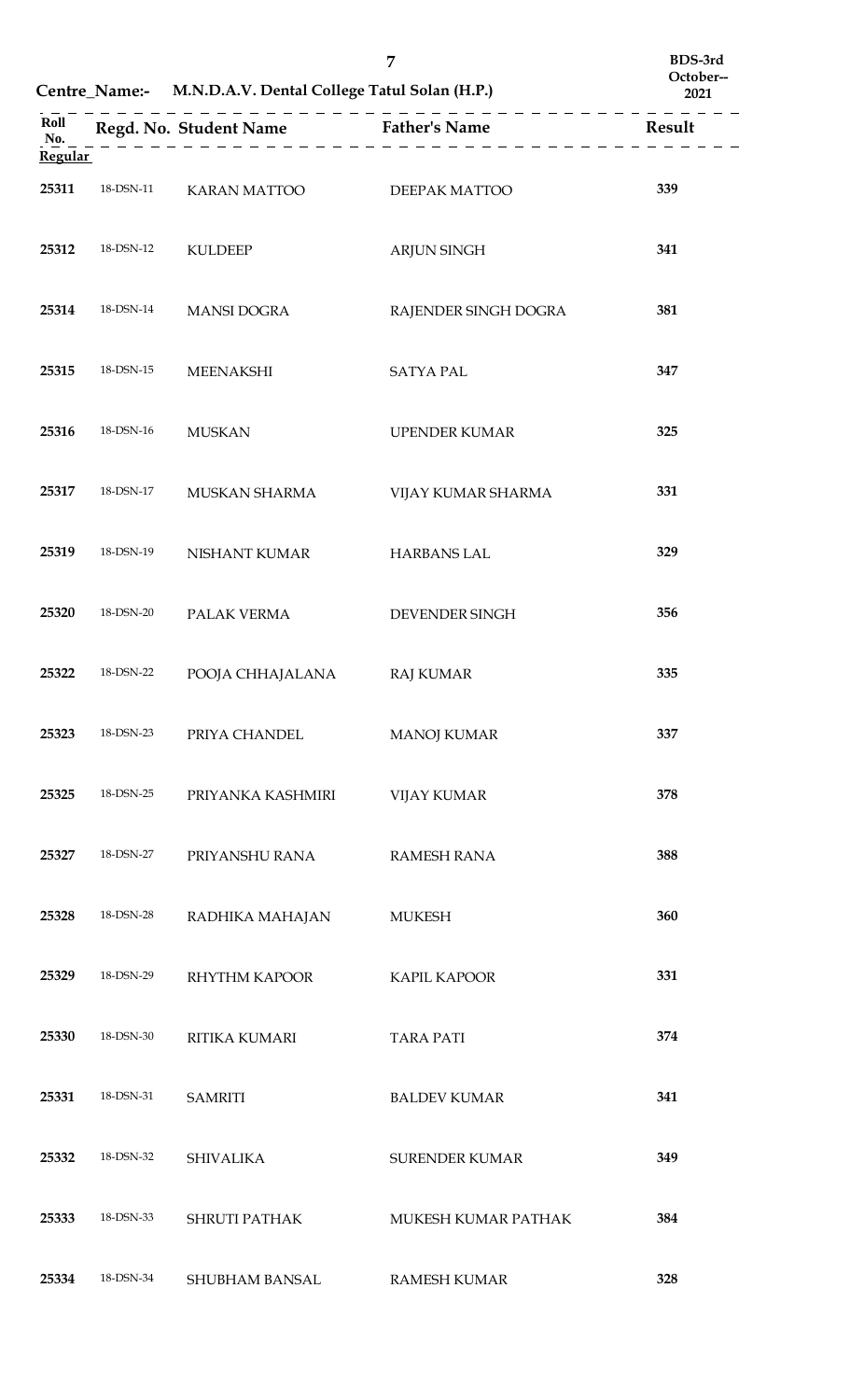|                               |               | Centre_Name:- M.N.D.A.V. Dental College Tatul Solan (H.P.) | 8                                                  | BDS-3rd<br>October--<br>2021 |
|-------------------------------|---------------|------------------------------------------------------------|----------------------------------------------------|------------------------------|
| Roll<br>No.<br><b>Regular</b> |               |                                                            | Regd. No. Student Name Father's Name               | <b>Result</b>                |
| 25335                         | 18-DSN-35     | SIDHIKA SHARMA                                             | NAVEEN SHARMA                                      | 344                          |
| 25336                         | 18-DSN-36     | SOMYA SHARMA                                               | PAWAN KUMAR                                        | 337                          |
| 25337                         | 18-DSN-37     | SONALI                                                     | <b>KULDIP KUMAR</b>                                | 335                          |
| 25338                         | 18-DSN-38     | SONALI KUMARI                                              | RAMA SHANKAR TIWARI                                | 357                          |
| 25339                         | 18-DSN-39     | SWAREENA SONI                                              | <b>BADRI SONI</b>                                  | 337                          |
| 25340                         | 18-DSN-40     | <b>TAMANNA</b>                                             | DIWAN CHAND                                        | 340                          |
| 25341                         | 18-DSN-41     | <b>TANUL</b>                                               | MALENDER RAJAN                                     | 349                          |
| 25342                         | 18-DSN-42     | VANDITA JINDAL                                             | <b>B.C. JINDAL</b>                                 | 325                          |
| 25343                         | 18-DSN-43     | VASAV SABHLOK                                              | ROHIT SABHLOK                                      | 333                          |
| 25344                         | 18-DSN-44     | <b>VERTIKA BHAIK</b>                                       | RANVIJAY BHAIK                                     | 317                          |
| 25345                         | 18-DSN-45     | VISHAL SHARMA                                              | <b>ASHOK KUMAR</b>                                 | 320                          |
|                               | Centre_Name:- |                                                            | Bhojia Dental College & Hospital Budh, Baddi Solan |                              |
| 24245                         | 17-DGN-50     | <b>AMRIT PARTAP SINGH</b>                                  | <b>HARPREET SINGH</b>                              | 321                          |
| 24252                         | 17-DGN-28     | SHIVAM SHARMA                                              | VIDYA SAGAR SHARMA                                 | 320                          |
| 24254                         | 18-DGN-58     | <b>SUKHBIR SINGH</b>                                       | <b>BAKHTAWAR SINGH</b>                             | 326                          |
| 25201                         | 18-DGN-58     | <b>ADITI</b>                                               | <b>KARAN KATOCH</b>                                | 360                          |
| 25202                         | 18-DGN-59     | AKANKSHA BHALLA                                            | V.K. BHALLA                                        | 346                          |
| 25203                         | 18-DGN-35     | <b>AMANPREET KAUR</b>                                      | SUKHVINDER SINGH                                   | $R/- I$ ,                    |
| 25204                         | 18-DGN-24     | <b>AMISHA THAKUR</b>                                       | PUSHPINDER THAKUR                                  | 339                          |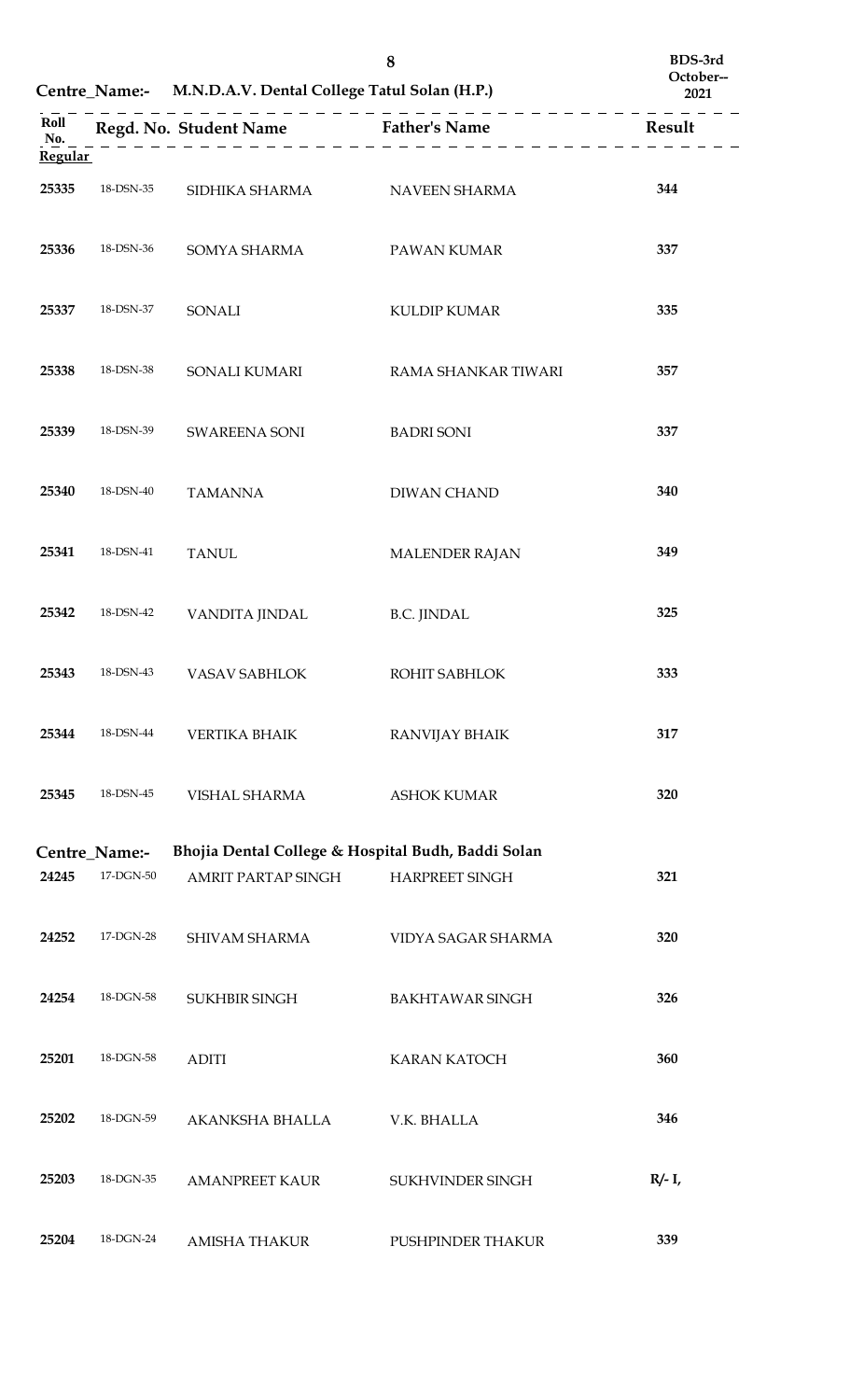|                |           |                                      | 9<br>Centre_Name:- Bhojia Dental College & Hospital Budh, Baddi Solan | BDS-3rd<br>October--<br>2021 |
|----------------|-----------|--------------------------------------|-----------------------------------------------------------------------|------------------------------|
| Roll<br>No.    |           | Regd. No. Student Name Father's Name |                                                                       | Result                       |
| <b>Regular</b> |           |                                      |                                                                       |                              |
| 25205          | 18-DGN-22 | ANANYA THAKUR                        | SANJEEV KR. THAKUR                                                    | 360                          |
| 25206          | 18-DGN-12 | <b>ANKITA KUMARI</b>                 | MALKIAT SINGH                                                         | 362                          |
| 25207          | 18-DGN-49 | <b>ANURADHA</b>                      | <b>JEEVAN RAM</b>                                                     | $R/- I$ ,                    |
| 25208          | 18-DGN-57 | <b>APURVA</b>                        | PURAN CHAND SHARMA                                                    | 335                          |
| 25209          | 18-DGN-48 | ARSHIYA RANA                         | PARVEEN RANA                                                          | 328                          |
| 25210          | 18-DGN-44 | ARUSHI THAKUR                        | RAJESH KUMAR THAKUR                                                   | 390                          |
| 25211          | 18-DGN-25 | <b>ARVINDER KAUR</b>                 | <b>GURSHARAN SINGH</b>                                                | 452                          |
| 25212          | 18-DGN14  | <b>ASTHA SHARMA</b>                  | <b>VERENDER KUMAR</b>                                                 | 378                          |
| 25213          |           | 18-DGN-52 AYUSHI BHATT               | AJAY BHATT                                                            | 356                          |
| 25214          | 18-DGN-29 | DIVYANI SHUSHTA                      | SANTOSH SHUSHTA                                                       | 367                          |
| 25215          | 18-DGN-51 | <b>GEETIKA SAINI</b>                 | PARMJEET SINGH                                                        | 322                          |
| 25216          | 18-DGN-37 | HRIDHEM DHIMAN                       | <b>ASHOK KUMAR</b>                                                    | 350                          |
| 25217          | 18-DGN-23 | <b>IBHYA</b>                         | <b>SANJEEV PRASHAR</b>                                                | 360                          |
| 25218          | 18-DGN-19 | <b>JAITY VASHISHT</b>                | NARESH SHARMA                                                         | 385                          |
| 25219          | 18-DGN-55 | <b>JYOTSNA SETHI</b>                 | <b>JATINDER SETHI</b>                                                 | 389                          |
| 25220          | 18-DGN-34 | <b>KAJAL</b>                         | PAWAN KUMAR                                                           | 341                          |
| 25221          | 18-DGN-54 | <b>KARMISHTHA</b>                    | <b>LOKESH KUMAR</b><br><b>KHETARPAL</b>                               | 340                          |
| 25222          | 17-GN-206 | KHUSHBOO SHARMA                      | <b>JAMUNA PARSHAD</b>                                                 | 392                          |
| 25224          | 18-DGN-18 | <b>MANJOT MANN</b>                   | <b>RANJIT SINGH MANN</b>                                              | 372                          |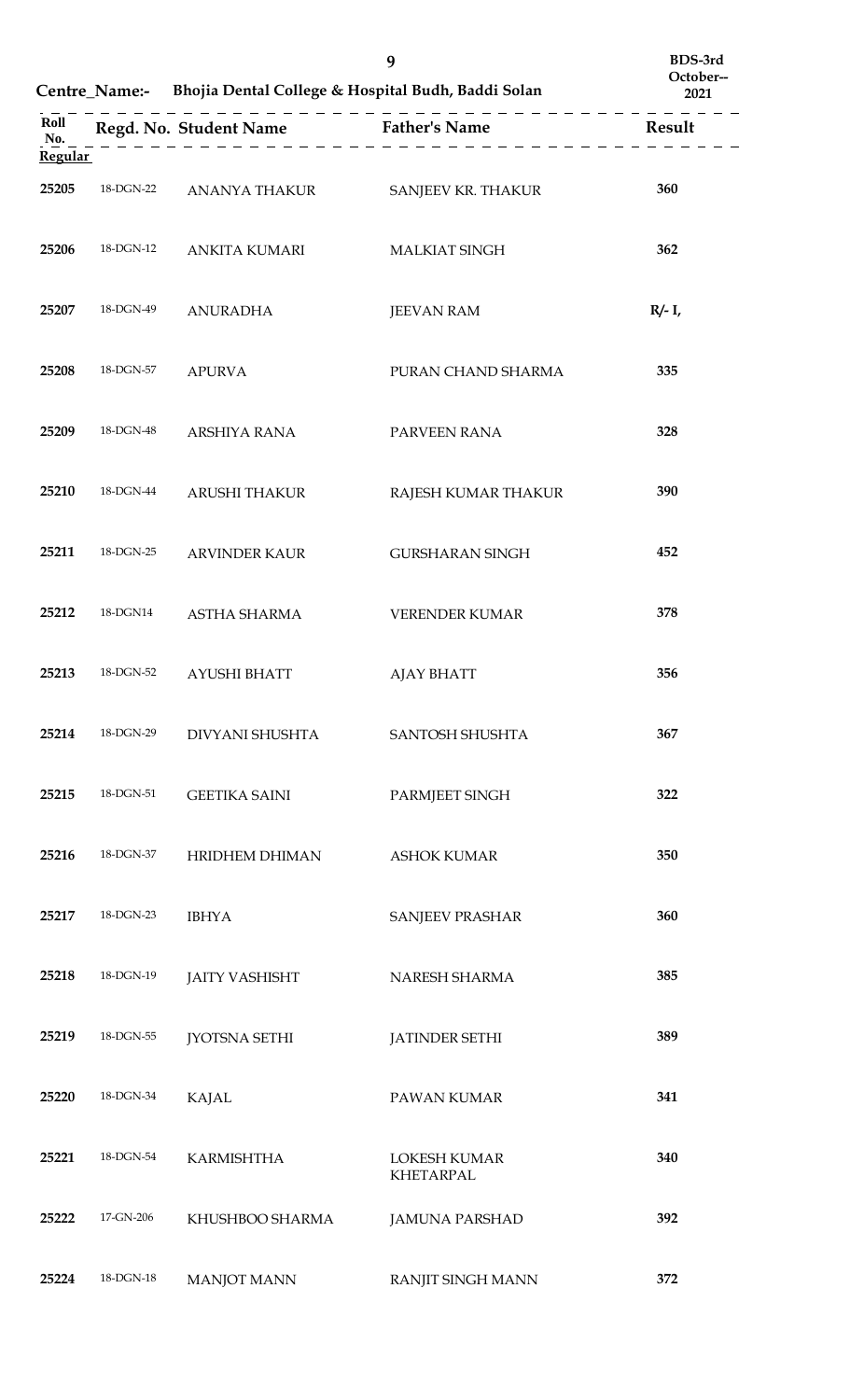|                |                           |                  | 10<br>Centre_Name:- Bhojia Dental College & Hospital Budh, Baddi Solan | BDS-3rd<br>October--<br>2021 |
|----------------|---------------------------|------------------|------------------------------------------------------------------------|------------------------------|
| Roll<br>No.    |                           |                  | Regd. No. Student Name Father's Name                                   | Result                       |
| <b>Regular</b> |                           |                  |                                                                        |                              |
| 25225          | $18\mbox{-}\text{DGN-}17$ | MUSKAN RANTA     | <b>LOKRAJ RANTA</b>                                                    | 379                          |
| 25226          | 18-DGN-60                 | NEHA GORA        | <b>SHIVA NAND</b>                                                      | 306                          |
| 25227          | 18-DGN-31                 | NIKITA KAUSHAL   | <b>JOGINDER SINGH</b><br><b>KAUSHAL</b>                                | 332                          |
| 25228          | 18-DGN-27                 | NITIKA NEGI      | DEV SINGH NEGI                                                         | 408                          |
| 25229          | 18-DGN-47                 | PALLAVI RANA     | RAMKUMAR RANA                                                          | 341                          |
| 25230          | 18-DGN-62                 | PALLAVI RANA     | PREM CHAND RANA                                                        | 344                          |
| 25231          | 18-DGN-61                 | PALLAVI SHARMA   | <b>ANIL KUMAR</b>                                                      | $R/- I$ ,                    |
| 25232          | 18-DGN-42                 | PRAGATI PRIYA    | <b>RAGHVENDRAM</b>                                                     | 352                          |
| 25233          | 18-DGN-36                 | <b>PRIYA</b>     | <b>GURMAIL SINGH</b>                                                   | 390                          |
| 25234          | 18-DGN-66                 | <b>PRIYA</b>     | PAWAN KUMAR                                                            | $R/- I$ ,                    |
| 25235          | 18-DGN-39                 | SAKSHI CHAUHAN   | <b>DEEP KUMAR</b>                                                      | 362                          |
| 25236          | 18-DGN-16                 | SAKSHI SHARMA    | <b>ASHOK KUMAR</b>                                                     | 351                          |
| 25237          | 18-DGN-33                 | <b>SHILPA</b>    | <b>SHIV DAYAL</b>                                                      | 334                          |
| 25238          | 18-DGN-45                 | <b>SHIWANI</b>   | YOGESH                                                                 | 362                          |
| 25239          | 18-DGN-15                 | SHOURYA KARNI    | SURESH KUMAR                                                           | 378                          |
| 25240          | 18-DGN-43                 | <b>SIYA GARG</b> | <b>RAJEEV GARG</b>                                                     | 365                          |
| 25241          | 18-DGN-28                 | <b>SPRIHA</b>    | S.J. SHARMA                                                            | 365                          |
| 25242          | 18-DGN-13                 | <b>SUJATA</b>    | YADVINDER THAKUR                                                       | 367                          |
| 25243          | 18-DGN-56                 | <b>SUJATA</b>    | <b>SHIV KUMAR</b>                                                      | 362                          |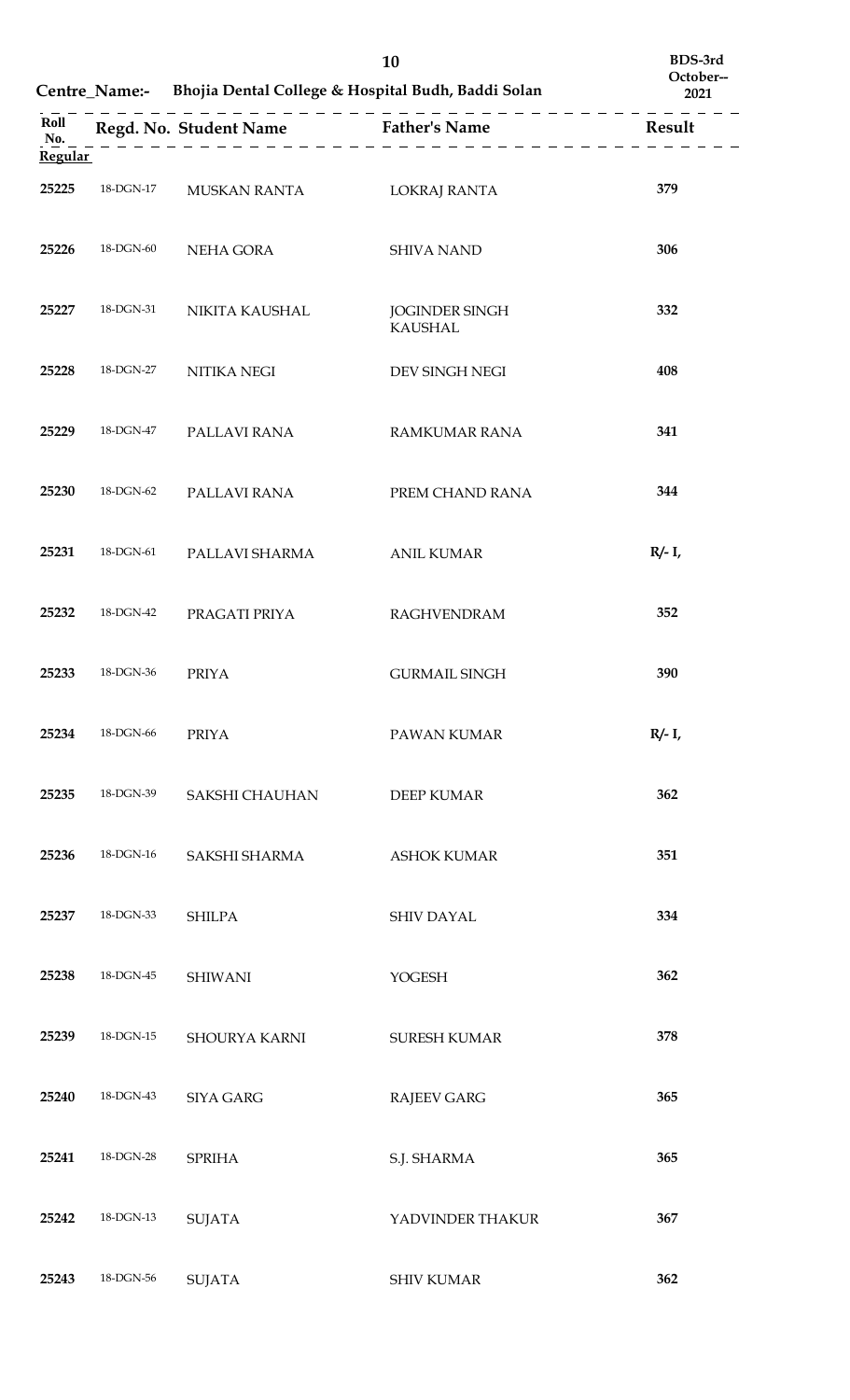|                               |                             | Centre_Name:- Bhojia Dental College & Hospital Budh, Baddi Solan | 11                                                                | BDS-3rd<br>October--<br>2021 |
|-------------------------------|-----------------------------|------------------------------------------------------------------|-------------------------------------------------------------------|------------------------------|
| Roll<br>No.<br><b>Regular</b> |                             |                                                                  | <b>Result</b><br>$------------$                                   |                              |
| 25244                         | 18-DGN-26                   | SUMAN KASHMIRI                                                   | <b>CHANDER PRAKASH</b><br><b>KASHMIRI</b>                         | 396                          |
| 25245                         | 18-DGN-63                   | <b>SUNIDHI</b>                                                   | RAJEEV KAUSHAL                                                    | 347                          |
| 25246                         | 18-DGN-30                   | SWATI BHARDWAJ                                                   | SUBHASH CHAND                                                     | 316                          |
| 25247                         | 18-DGN-50                   | <b>TAMANNA</b>                                                   | <b>SHASHI KUMAR</b>                                               | 330                          |
| 25248                         | 18-DGN-53                   | TARINI MAHAJAN                                                   | PANKAJ BHATNAGAR                                                  | 339                          |
| 25249                         | 18-DGN-41                   | <b>VRITTI PIPLANI</b>                                            | <b>VIPAN PIPLANI</b>                                              | 438                          |
| 25250                         | 18-DGN-40                   | <b>YAMIKA</b>                                                    | RAVINDER SINGH                                                    | 343                          |
| 25253                         | 18-DGN-67                   | <b>DHEERAJ</b>                                                   | NILKANTH SONWANE                                                  | 340                          |
| 25255                         | 18-DGN-35                   | <b>SURAJ KAPIL</b>                                               | <b>RAJINDER KAPIL</b>                                             | 332                          |
| 25256                         | 18-DGN-64                   | <b>VINAY JANGRA</b>                                              | PARDEEP KUMAR                                                     | 319                          |
|                               |                             |                                                                  | Himachal Institute of Dental Sciences Paonta Sahib Sirmour (H.P.) |                              |
| 24474                         | Centre_Name:-<br>17-HIDS-86 | <b>SNEHA</b>                                                     | <b>KARTAR SINGH</b>                                               | 353                          |
| 25401                         | 18-HIDS-16                  | AARUSHI VERMA                                                    | <b>LAIQ RAM</b>                                                   | 388                          |
| 25402                         | 18-HIDS-17                  | <b>ABHINAV KUMAR</b>                                             | <b>VIJAY KUMAR</b>                                                | 380                          |
| 25403                         | 18-HIDS-92                  | <b>AKANKSHA</b>                                                  | PREM SINGH                                                        | 386                          |
| 25404                         | 18-HIDS-18                  | <b>AKRITI KOMAL</b>                                              | KAMAL DEO SINGH                                                   | 422                          |
| 25405                         | 18-HIDS-19                  | AKSHIT SHARMA                                                    | PRADEEP KUMAR                                                     | 410                          |
| 25406                         | 18-HIDS-93                  | <b>AKSHITA THAKUR</b>                                            | <b>RAKESH KUMAR</b>                                               | 383                          |
| 25407                         | 18-HIDS-20                  | ALPANA AGARWALLA                                                 | SURESH AGARWALLA                                                  | 386                          |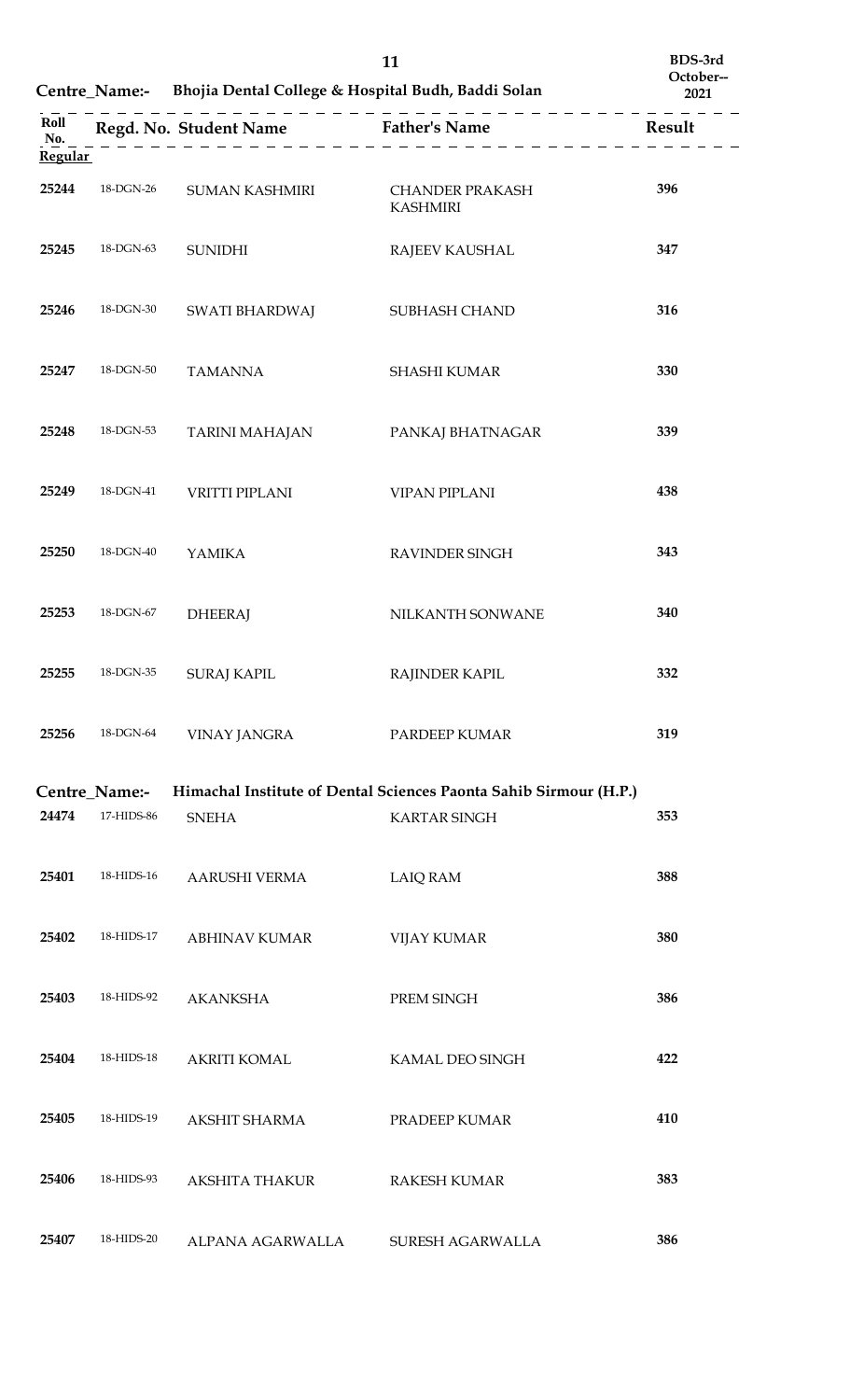|                |            |                                      | 12<br>Centre_Name:- Himachal Institute of Dental Sciences Paonta Sahib Sirmour (H.P.) | BDS-3rd<br>October--<br>2021 |
|----------------|------------|--------------------------------------|---------------------------------------------------------------------------------------|------------------------------|
| Roll<br>No.    |            | Regd. No. Student Name Father's Name | <b>Result</b><br>. <u>.</u>                                                           |                              |
| <b>Regular</b> |            |                                      |                                                                                       |                              |
| 25408          | 18-HIDS-21 |                                      | AMARNATH SINGH SHAMBHU PRASAD SINGH                                                   | 398                          |
| 25409          | 18-HIDS-22 | ANAMIKA CHAUHAN                      | <b>DALBIR SINGH</b>                                                                   | 423                          |
| 25410          | 18-HIDS-94 | <b>ANCHAL</b>                        | <b>KARTAR CHAND</b>                                                                   | 434                          |
| 25411          | 18-HIDS-23 | <b>ANISHA</b>                        | <b>VIJAY KUMAR</b>                                                                    | 387                          |
| 25412          | 18-HIDS-24 | <b>ANJALI KUMARI</b>                 | AJAY SINGH                                                                            | 400                          |
| 25413          | 18-HIDS-25 | ANKITA THAPA                         | AJOY KUMAR THAPA                                                                      | 380                          |
| 25414          | 18-HIDS-26 | <b>ANKUSH</b>                        | <b>VIRENDER</b>                                                                       | 370                          |
| 25415          | 18-HIDS-27 | ANKUSH DOGRA                         | PAWAN KUMAR                                                                           | 335                          |
|                |            | 25416 18-HIDS-28 ANSHIKA             | RAGHBIR SINGH                                                                         | 379                          |
| 25418          | 18-HIDS-30 | ARCHANA AGARWALLA                    | SURESH AGARWALLA                                                                      | 397                          |
| 25419          | 18-HIDS-31 | <b>ARSHDEEP KAUR</b>                 | <b>MANOJ SINGH</b>                                                                    | 385                          |
| 25420          | 18-HIDS-32 | <b>ATAST PANDIT</b>                  | ASIS KUMAR PANDIT                                                                     | 462                          |
| 25421          | 18-HIDS-33 | AVANTIKA BAIGRA                      | NARESH BAIGRA                                                                         | 354                          |
| 25422          | 18-HIDS-95 | <b>BHARTI CHAUHAN</b>                | <b>SWARAN SINGH</b>                                                                   | 383                          |
| 25423          | 18-HIDS-34 | <b>BHAVIKA BAWA</b>                  | <b>RAMINDER BAWA</b>                                                                  | 409                          |
| 25424          | 18-HIDS-35 | <b>DIPAK DAS</b>                     | RAM CHANDRA DAS                                                                       | 336                          |
| 25425          | 18-HIDS-36 | <b>GARIMA GUPTA</b>                  | <b>SANJAY KUMAR</b>                                                                   | 410                          |
| 25426          | 18-HIDS-37 | <b>HUZAIFA SHEERAZ</b>               | SHEERAZ AHMAD SHEIKH                                                                  | 345                          |
| 25427          | 18-HIDS-38 | <b>IRAM IMTIYAZ</b>                  | <b>IMTIYAZ AHMAD SHAH</b>                                                             | 330                          |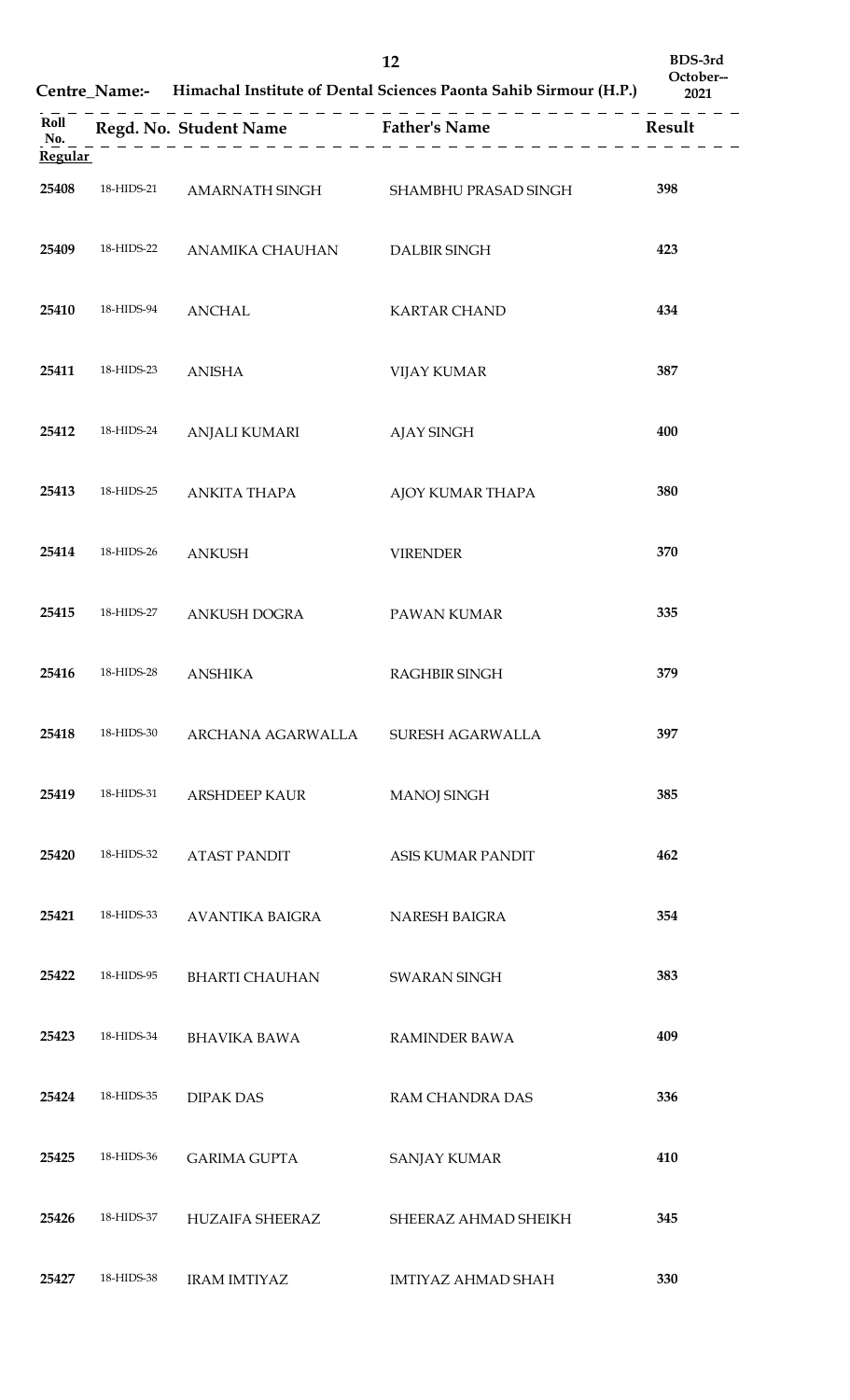|                               |             |                                    | 13<br>Centre_Name:- Himachal Institute of Dental Sciences Paonta Sahib Sirmour (H.P.) | BDS-3rd<br>October--<br>2021 |
|-------------------------------|-------------|------------------------------------|---------------------------------------------------------------------------------------|------------------------------|
| Roll<br>No.<br><b>Regular</b> |             |                                    | $    -$                                                                               | Result                       |
| 25428                         | 18-HIDS-39  | <b>ISHA TOMAR</b>                  | <b>SUSHIL KUMAR</b>                                                                   | 392                          |
| 25429                         | 18-HIDS-40  | ISHITA BHARDWAJ                    | <b>RAMESH KUMAR</b>                                                                   | 373                          |
| 25430                         | 18-HIDS-96  | JASHAN CHOUHAN                     | <b>RAKESH KUMAR</b>                                                                   | 401                          |
| 25431                         | 18-HIDS-41  | JAYA                               | <b>JAI KRISHAN</b>                                                                    | 406                          |
| 25432                         | 18-HIDS-97  | JAYA PAUL SOHARU RAKESH PAL SOHARU |                                                                                       | 413                          |
| 25433                         | 18-HIDS-42  | <b>KAJAL</b>                       | SURESH KUMAR DHIMAN                                                                   | 393                          |
| 25434                         | 18-HIDS-98  | KARNAIL SINGH                      | NARESH KUMAR                                                                          | 319                          |
| 25436                         | 18-HIDS-43  | <b>KHUSHBU</b>                     | <b>BHAIROW KUMAR SINGH</b>                                                            | 360                          |
| 25437                         | 18-HIDS-44  | KOMAL DOGRA                        | YASH PAUL                                                                             | 308                          |
| 25438                         | 18-HIDS-100 | <b>KOMAL KAUL</b>                  | <b>KRISHAN KUMAR</b>                                                                  | 392                          |
| 25439                         | 18-HIDS-45  | <b>KRITI</b>                       | RAKESH KUMAR SHARMA                                                                   | 351                          |
| 25440                         | 18-HIDS-46  | <b>KRITIKA DHIMAN</b>              | PANKAJ DHIMAN                                                                         | 339                          |
| 25441                         | 18-HIDS-47  | KUMAR KASHYAP                      | HEM CHANDRA NATH                                                                      | 326                          |
| 25442                         | 18-HIDS-48  | KUMARI ANUPAMA                     | BHISHMA NARAYAN<br><b>SINGH</b>                                                       | 357                          |
| 25443                         | 18-HIDS-49  | <b>MANSI MATHUR</b>                | <b>SANDEEP MATHUR</b>                                                                 | 385                          |
| 25444                         | 18-HIDS-50  | <b>MISBAH</b>                      | SHAHNWAZ MIRZA                                                                        | 381                          |
| 25445                         | 18-HIDS-51  | <b>MITALI RANA</b>                 | <b>SUNIL RANA</b>                                                                     | 324                          |
| 25446                         | 18-HIDS-52  | <b>MUSKAN</b>                      | <b>MUKESH KUMAR</b>                                                                   | 382                          |
| 25447                         | 18-HIDS-53  | NAMAN ASHUTOSH NEGI                | RAJENDRA SINGH NEGI                                                                   | 333                          |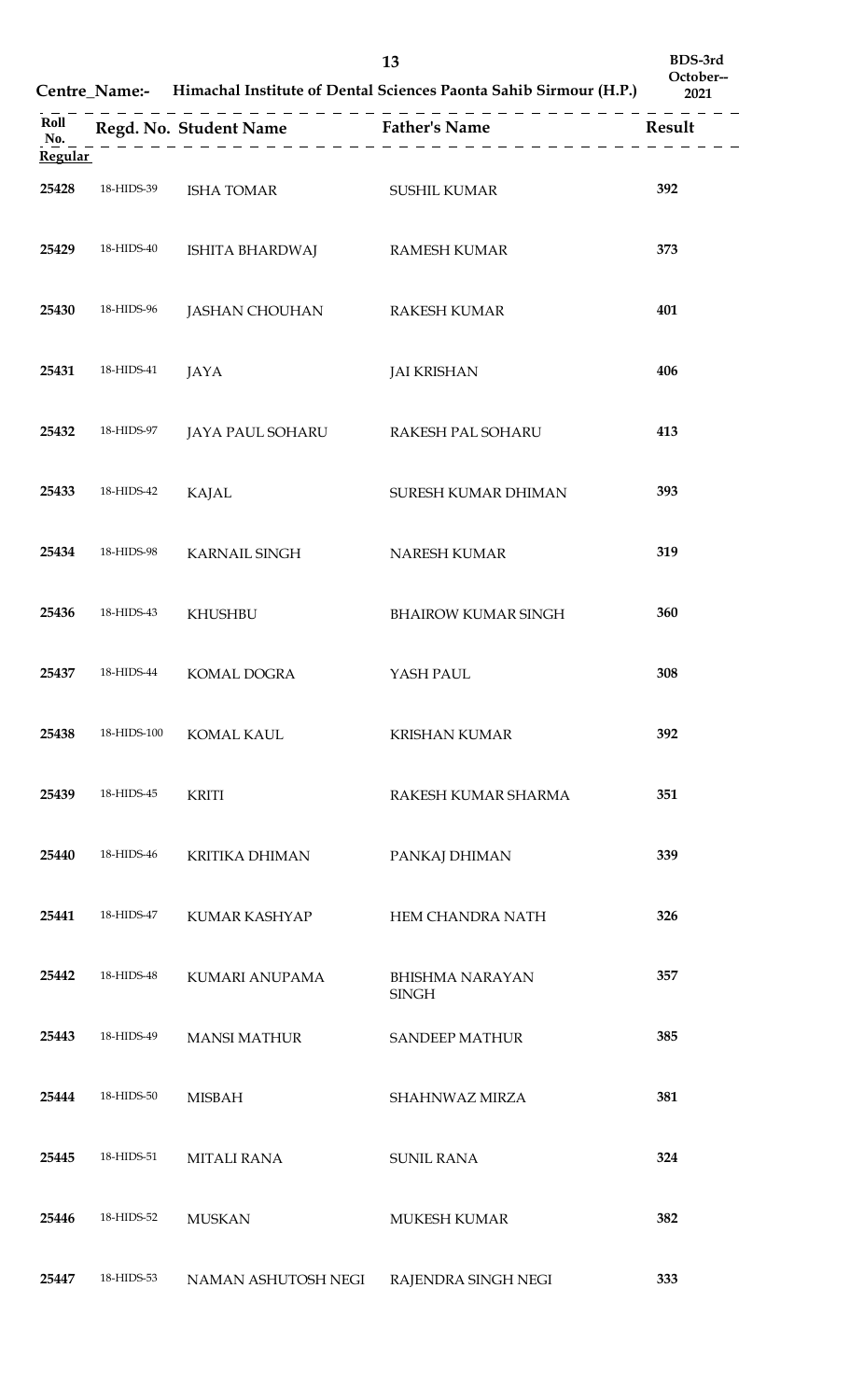|                               |             |                                                                    | 14<br>Centre_Name:- Himachal Institute of Dental Sciences Paonta Sahib Sirmour (H.P.) | BDS-3rd<br>October--<br>2021 |
|-------------------------------|-------------|--------------------------------------------------------------------|---------------------------------------------------------------------------------------|------------------------------|
| Roll<br>No.<br><b>Regular</b> |             | Regd. No. Student Name Father's Name<br><u>_________________</u> _ | _ _ _ _ _ _ _ _ _ _ _                                                                 | Result                       |
| 25448                         | 18-HIDS-54  | PALAK DIXIT                                                        | <b>SANJAY DIXIT</b>                                                                   | 360                          |
| 25449                         | 16-DCK-447  | PARUL SALOORIA                                                     | <b>RAM KRISHAN</b>                                                                    | 334                          |
| 25450                         | 18-HIDS-55  | PARUL THAKUR                                                       | <b>KULDEEP</b>                                                                        | 405                          |
| 25451                         | 18-HIDS-56  | PRAGYA CHOUDHARY                                                   | RAJDEEP CHOUDHARY                                                                     | 319                          |
| 25452                         | 18-HIDS-57  | PRAGYA MOHAN                                                       | <b>DYMITRI MOHAN</b>                                                                  | 393                          |
| 25453                         | 18-HIDS-58  | PRATHMA AKHOURI                                                    | <b>BINAY AKHOURI</b>                                                                  | 374                          |
| 25454                         | 18-HIDS-59  | PREETI DILIP VARMA                                                 | <b>DILIP</b>                                                                          | 399                          |
| 25455                         | 18-HIDS-102 | PRINKAL PANCHTA                                                    | <b>JOGINDER LAL PANCHTA</b>                                                           | 412                          |
|                               |             | 25456 18-HIDS-60 RACIAL AGARWAL OJ KUMAR AGARWAL                   |                                                                                       | 405                          |
| 25457                         | 18-HIDS-103 | RAGHAV SINGLA                                                      | DEEPAK SINGLA                                                                         | 359                          |
| 25458                         | 18-HIDS-61  | RAHUL SINGH PARMAR                                                 | RAJINDER SINGH                                                                        | 394                          |
| 25459                         | 18-HIDS-62  | RAZIINO KAYINA                                                     | KAIKHO KAYINA                                                                         | 336                          |
| 25460                         | 18-HIDS-63  | RISHIKA SINHA                                                      | PRANAY KUMAR SINHA                                                                    | 360                          |
| 25461                         | 18-HIDS-64  | <b>RIZWANA YASMIN</b>                                              | SAFIQUR RAHMAN                                                                        | 389                          |
| 25462                         | 18-HIDS-65  | ROHAN SARHADI                                                      | <b>RAJAN SARHADI</b>                                                                  | 367                          |
| 25463                         | 18-HIDS-66  | <b>SALONI SINGH</b>                                                | <b>SUNIL KUMAR</b>                                                                    | 374                          |
| 25464                         | 18-HIDS-67  | <b>SAMPADA RAINA</b>                                               | SANJAY KUMAR RAINA                                                                    | 351                          |
| 25465                         | 18-HIDS-68  | SATBIR SINGH SAINI                                                 | SUTENDRA PAL SINGH                                                                    | 336                          |
| 25467                         | 18-HIDS-70  | <b>SEHREEN JAVAID</b>                                              | <b>JAVAID AHMED MISGER</b>                                                            | 346                          |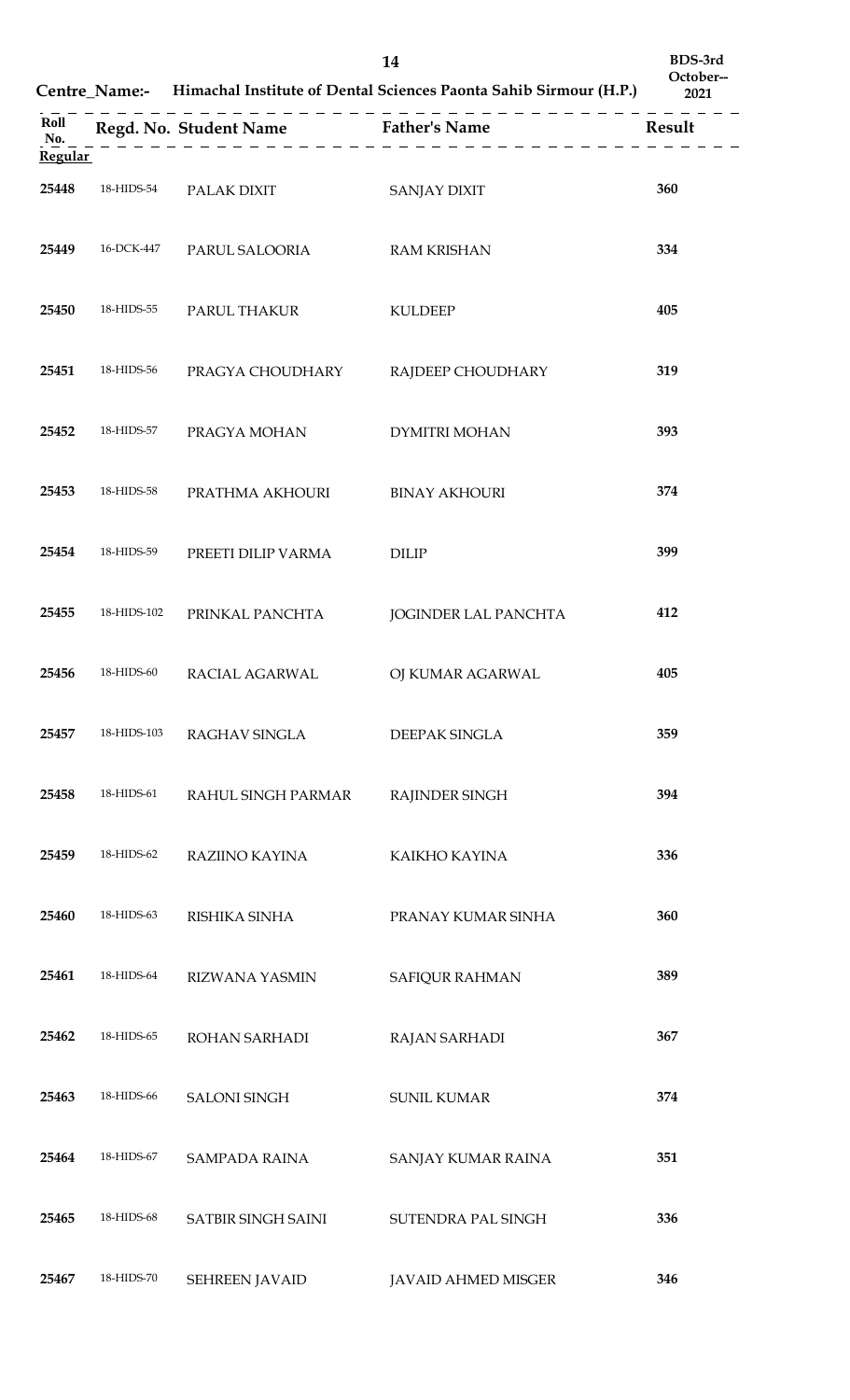|                | 15<br>Centre_Name:- Himachal Institute of Dental Sciences Paonta Sahib Sirmour (H.P.) |                                  |                                      | BDS-3rd<br>October--<br>2021 |
|----------------|---------------------------------------------------------------------------------------|----------------------------------|--------------------------------------|------------------------------|
| Roll<br>No.    |                                                                                       |                                  | Regd. No. Student Name Father's Name | Result                       |
| <b>Regular</b> |                                                                                       |                                  |                                      |                              |
| 25468          | 17-HM-382                                                                             | SHABNAM KUMARI                   | <b>SURJIT SINGH</b>                  | 372                          |
| 25469          | 18-HIDS-71                                                                            | <b>SHAGUN PATHAK</b>             | RAKESH PATHAK                        | 343                          |
| 25470          | 18-HIDS-104                                                                           | SHAMBHAVI SHARMA                 | KRISHAN DEV SHARMA                   | 350                          |
| 25471          | 18-HIDS-72                                                                            | SHATRUNJAYA SINGH<br><b>RANA</b> | KULTAR SINGH RANA                    | 367                          |
| 25472          | 18-HIDS-105                                                                           | <b>SHIVANGI RANA</b>             | <b>RAM PAL</b>                       | 384                          |
| 25473          | 16-CB-1075                                                                            | <b>SHIVANKER</b>                 | <b>BHUPINDER AHIR</b>                | 360                          |
| 25474          | 18-HIDS-106                                                                           | <b>SHIWANGI</b>                  | <b>HARISH KUMAR</b>                  | 400                          |
| 25475          | 18-HIDS-73                                                                            | <b>SHREYA CHATTERJEE</b>         | <b>TAPAS CHATTERJEE</b>              | 363                          |
| 25476          | 18-HIDS-107                                                                           | SHREYA CHAUDHARY                 | YASHPAUL SINGH                       | 369                          |
| 25477          | 18-HIDS-74                                                                            | SHREYA GULERIA                   | RAJEEV SINGH GULERIA                 | 415                          |
| 25478          | 18-HIDS-75                                                                            | SHRUTIKA PAL                     | <b>GURDEV SINGH</b>                  | 303                          |
| 25479          | 18-HIDS-76                                                                            | <b>SONALI</b>                    | SURJIT SINGH                         | 391                          |
| 25480          | 18-HIDS-77                                                                            | SONALI SHARMA                    | ANOOP KUMAR SHARMA                   | 389                          |
| 25481          | 18-HIDS-77                                                                            | <b>SUMAN KUMARI</b>              | <b>GOPAL PRASAD SINGH</b>            | 315                          |
| 25482          | 18-HIDS-78                                                                            | <b>SUVIGYA</b>                   | NARVEER SHARMA                       | 365                          |
| 25483          | 17-PS-519                                                                             | <b>SWATI CHAUHAN</b>             | <b>BHAGAT RAM CHAUHAN</b>            | 380                          |
| 25484          | 18-HIDS-109                                                                           | <b>TANU</b>                      | <b>RAMESH CHAND</b>                  | 393                          |
| 25485          | 18-HIDS-79                                                                            | <b>TANVI</b>                     | <b>ATMA RAM</b>                      | 387                          |
| 25486          | 18-HIDS-80                                                                            | <b>TANYA GUPTA</b>               | PAWAN GUPTA                          | 392                          |